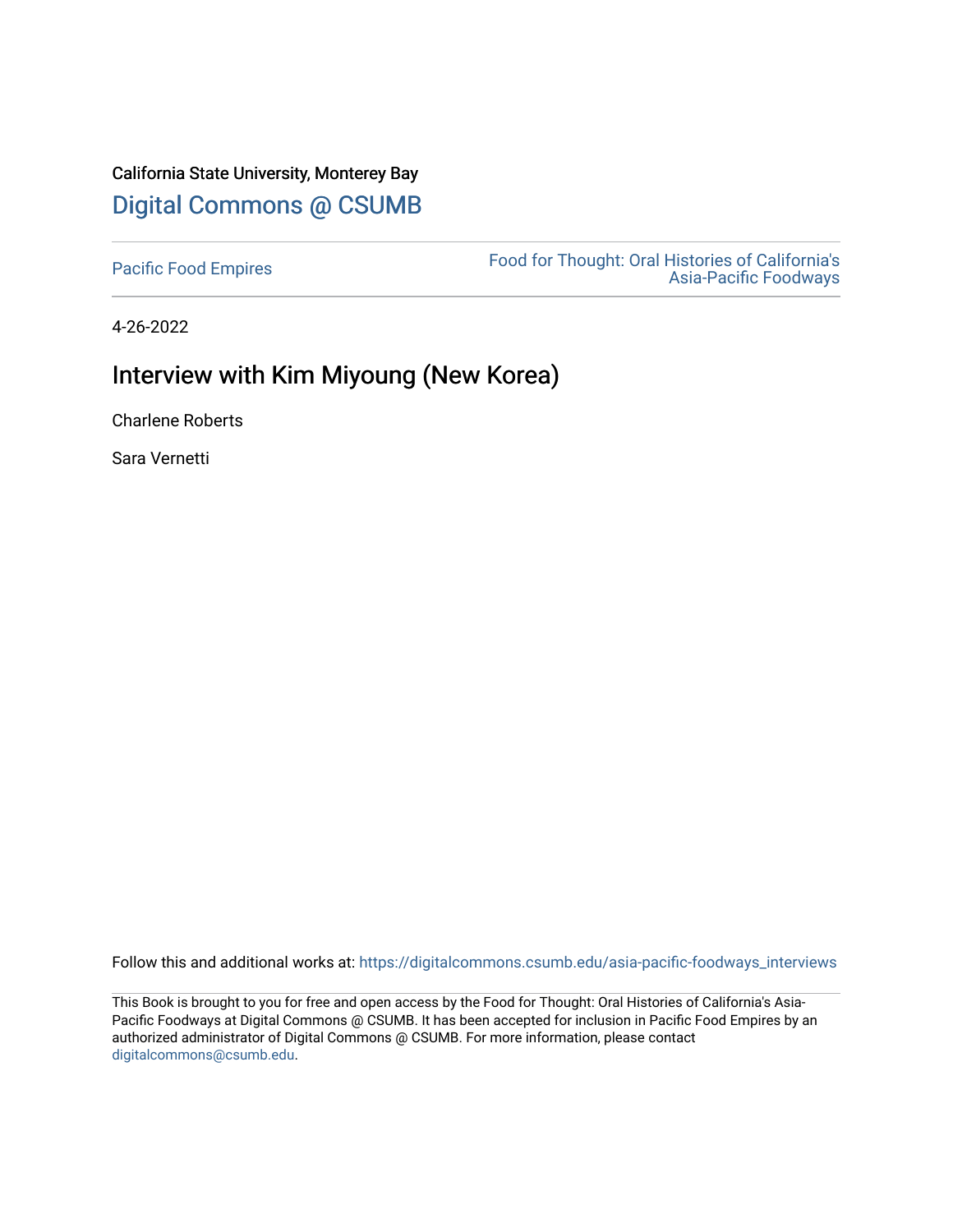Interviewee: Kim Miyoung Interviewers: Charlene Roberts & Sara Vernetti Date: April 26, 2022 Location: New Korea Restaurant Collection: Food for Thought: Oral Histories of California's Asian-Pacific Foodways, JAPN 317: Pacific Food Empires, Spring 2022 Length: 00:07:12

**Biography**: Kim Miyoung is the owner of New Korea Restaurant in Marina, CA. Born in Seoul, South Korea, she immigrated to the U.S. twenty years ago. She has only recently become the owner of New Korea Restaurant about three months ago.

**Summary of Transcript**: (0:00) The interview begins. (0:25) Kim Miyoung saying she has owned the restaurant for about three months. (1:06) Kim explains that in a Korean restaurant, the food is very healthy and delicious, but can take a long time to make. (2:23) She says that she came to the U.S. twenty years ago and that her hometown is Seoul. (4:22) Kim regards the Korean community here in Marina as very helpful. (5:31) We begin talking about Kim's favorite Korean foods as well as menu recommendations. (7:02) Interview wrap up.

## **Interview Transcript**:

**CR:** [0:00] Hello, my name is Charlene Roberts and I'm with my partner Sara Vernetti. This is our interview for our 317 Pacific Food Empires class. We're here with the owner of New Korea, Ms. Kim. All right.

**SV:** [0:17] So to start us off we heard from your employees that you actually acquired ownership three months ago, could you tell us a little bit about what led to that?

**KM:** [0:25] Yeah, it's three months ago, I started here, yeah.

**CR:** [0:31] How did you, like, come upon owning the restaurant?

**KM:** [0:35] Restaurant is, Korean restaurant, it's very interesting and healthy food for customer, it's, yeah.

**CR:** [0:45] Oh yeah. I really, I really love your guys' food!

**KM:** [0:48] Is almost.. Korean food is healthy, yeah.

**CR:** [0:51] I love kimchi, it's very healthy as well! Uhm, so I'm wondering how did you end up in Marina like in the restaurant itself, like, just want to know a little bit about maybe yourself?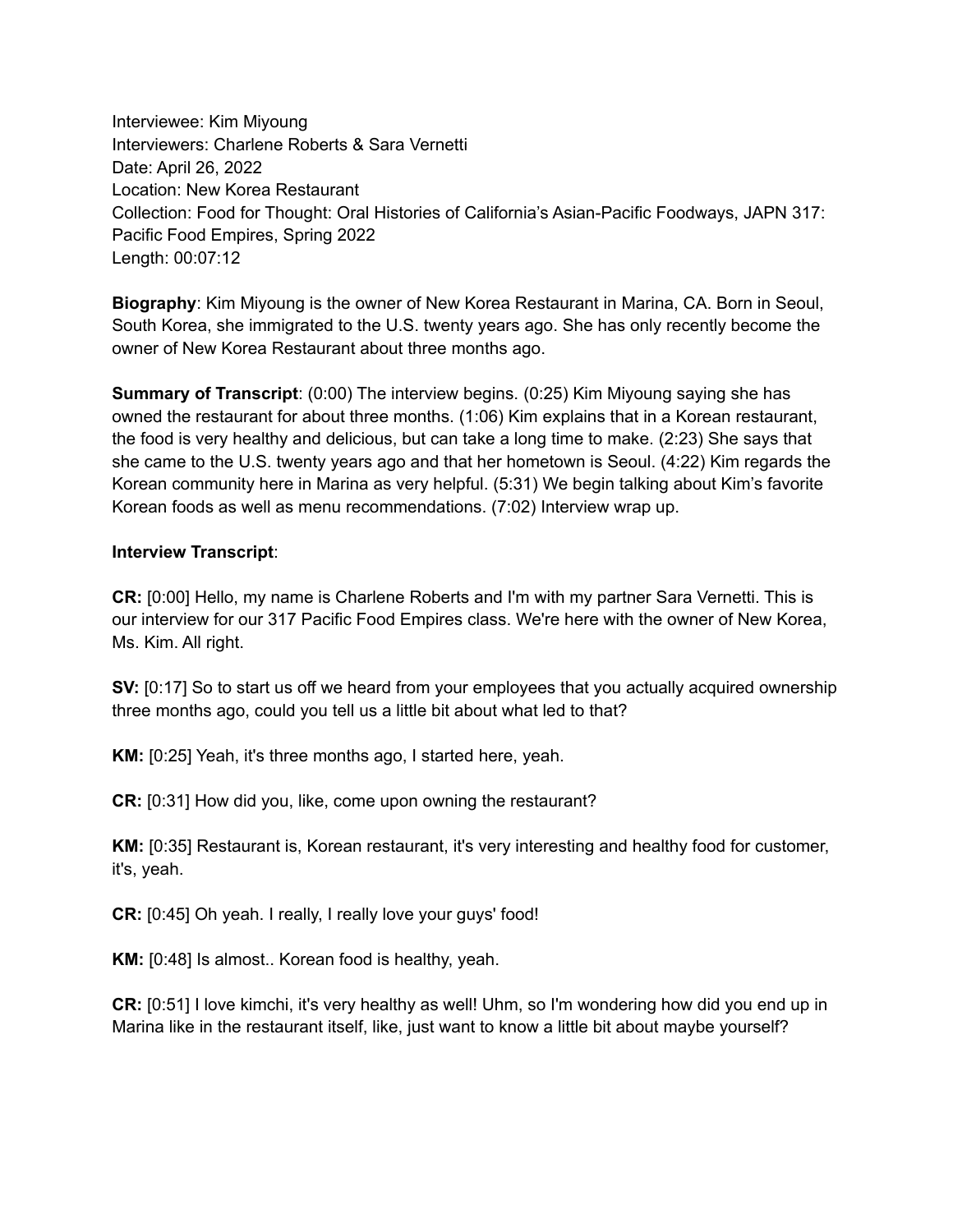**KM:** [1:06] Oh, yeah, it's... In Marina, it's two.. two of Korean restaurants have in it. Maybe it's almost Korean food is very hard with working. Every day is side dish maker, you make it every day. Yeah.

**CR:** [1:37] Takes a long time.

**KM:** [1:38] Yeah, take a long time and do all of it too, yeah.

**SV:** [1:44] So what do you think of as like, authentic Korean food that made you want to get into it?

**KM:** [1:54] I don't know what to say it, all most people, in America, people it's, I... What is it? I saw it's a very healthy food, it's, I'm proud.

**CR:** [2:17] And can I ask, is it okay to ask, um, were you- so you are from Korea, correct?

**KM:** [2:23] Yeah. I'm from Korea it's been, here, it's twenty years ago.

**CR:** [2:30] Oh. Can I ask a little bit, like, did you face any sort of like, challenges coming from Korea over to America? Or was it hard?

**KM:** [2:42] I don't know it's, what to say. I can't speak English very well.

**CR:** [2:50] That's okay!

**SV:** [2:51] Was it difficult moving from Korea to the U.S.?

**KM:** [2:55] It's- it's from moving here? From Korea. Yeah, it's twenty years ago. Yeah.

**CR:** [3:05] So how- so you've been here for for about twenty years. Um, how did you come about- Did you own restaurants before this one?

**KM:** [3:13] Oh, I- This restaurant is three, three months ago I first time it's Korean restaurant. It's all of the time have people, all of the time. Yeah.

**CR:** [3:29] Um, where are you from in Korea?

**KM:** [3:34] Korea is? Where?

**CR:** [3:36] Oh, no, like um, what town? Like Seoul or Busan or..?

**KM:** [3:40] Hometown is uhm, Korea hometown is Seoul. Yeah.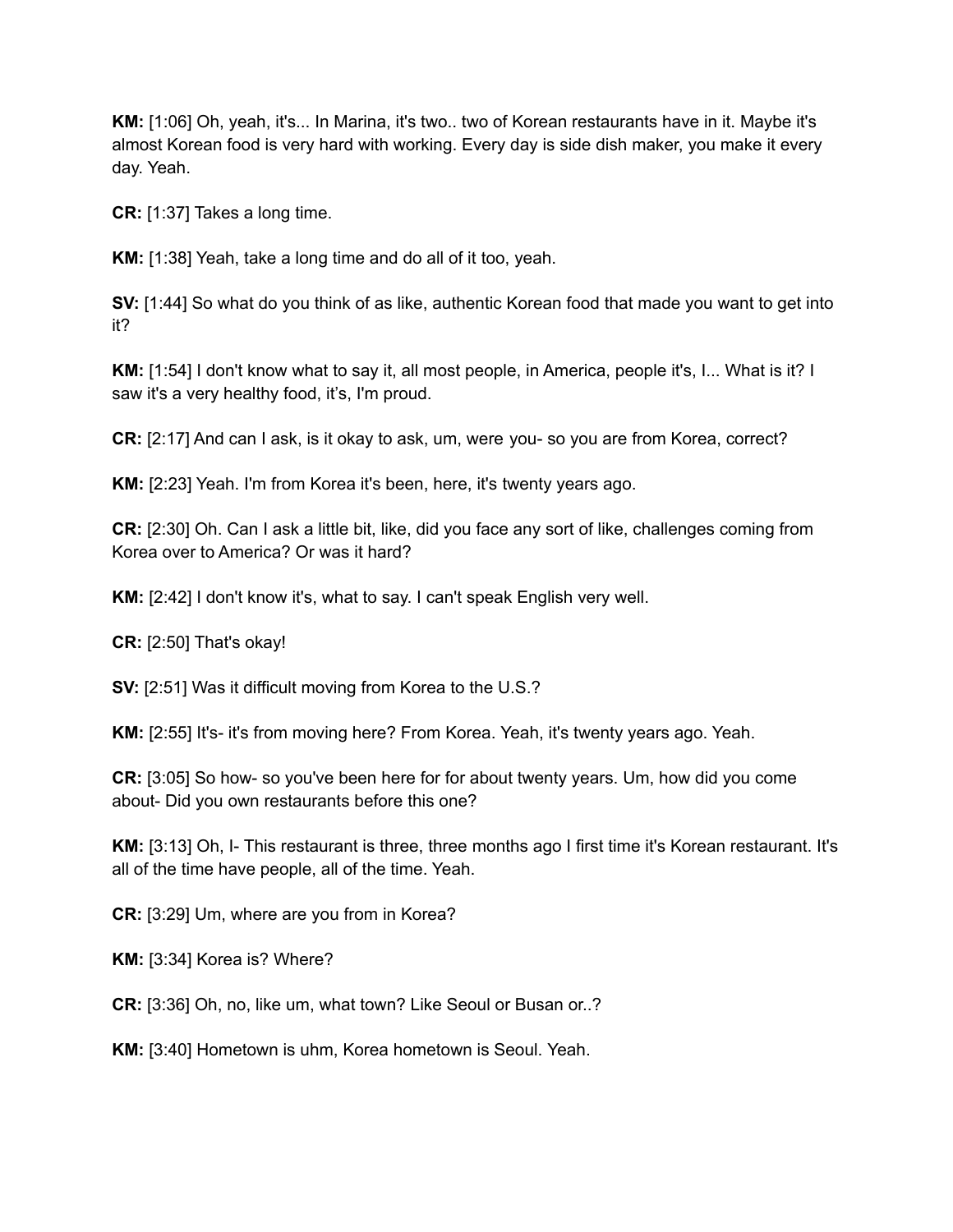**SV:** [3:48] Did you know the previous owners of this restaurant. Did you have any connection with them?

**KM:** [3:53] No connection, yeah.

**CR:** [3:55] You just bought the restaurant from them? Let's see... So it seems like that there's like a pretty big Korean community in Marina because we also know the Asian market, the owners there. How do you feel about like, has the community here like helped you or has it changed?

**KM:** [4:22] Oh, it's, in Monterey County in Marina is... Lots of Korean people in Marina and Korean market and all of the restaurants is, it's all in Marina.

**CR:** [4:47] Yeah. A nice, nice like, community of people. Do you guys help each other out?

**KM:** [4:52] Yeah, help me, yeah. Help each other. It's a Korean people community together.

**CR:** [5:03] That's nice to hear.

**SV:** [5:06] So do you find that that community affects what you serve, that it influences what you offer on the menu?

**KM:** [5:17] It's okay, because I cannot understand this, this sorry, I cannot hear it clear.

**CR:** [5:31] It's okay! Um, can I ask, do you have like a favorite Korean meal or what's your personal favorite type of Korean food?

**KM:** [5:39] Yeah, I, it's almost... Korean BBQ, Korean meat, BBQ yeah, and it's soup and kimchi.

**CR:** [5:59] Okay, so when just one last question, um, what is your favorite part about owning a restaurant and working in the restaurant?

**KM:** [6:07] Is, favorite, favorite working?

**CR:** [6:12] Mhm. Like, what do you like to do? What do you like about your job?

**KM:** [6:15] I make it's all the Korean food is, I make. I like.

**CR:** [6:25] It's delicious, it's really delicious. And then lastly, what's something that you would recommend off of your menu?

**KM:** [6:34] Menu? It's BBQ and it's soup! Yeah. And it's appetizers.